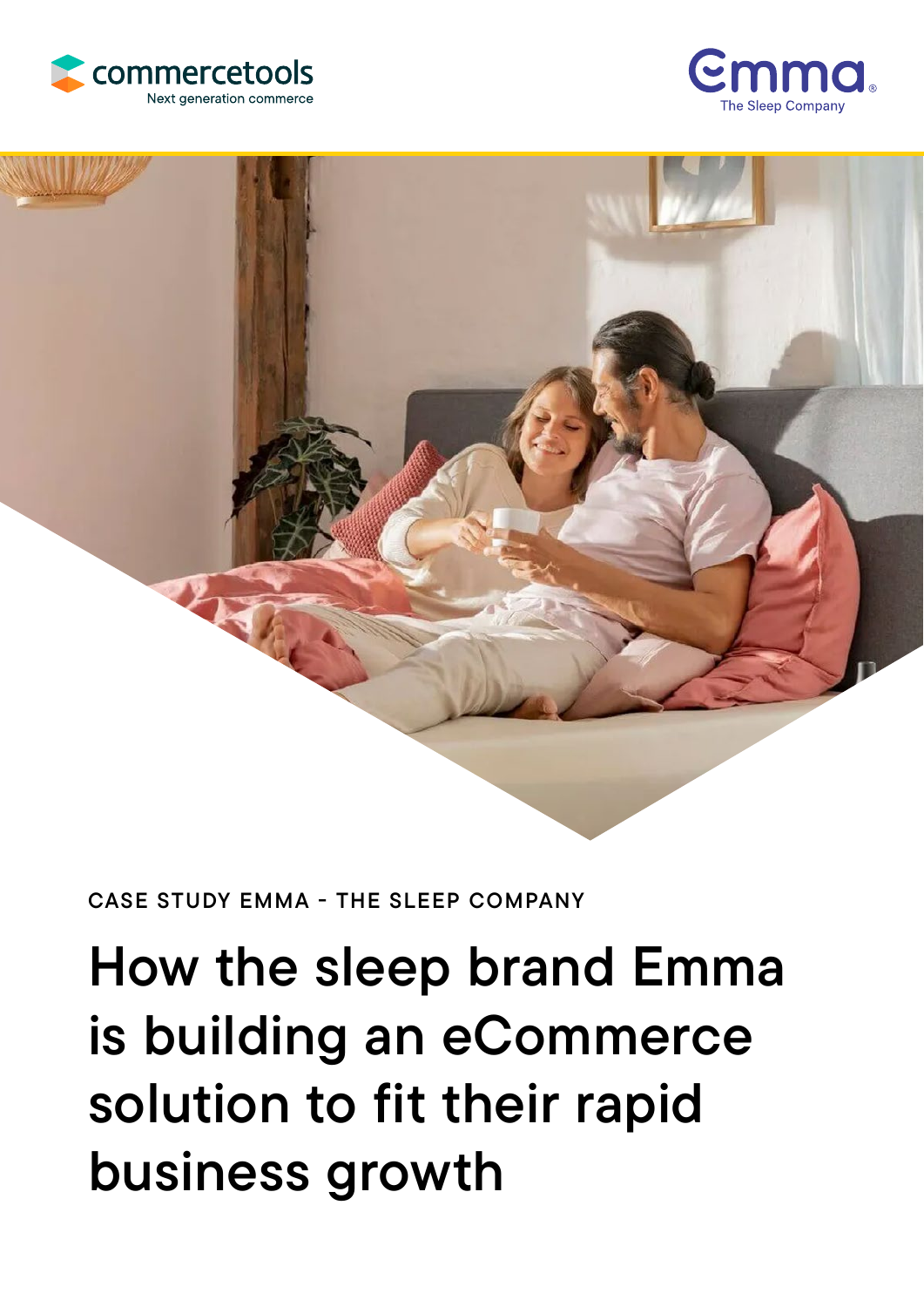

With more than 2 million mattresses sold, Emma - The Sleep Company has become one of the fastest-growing and world-leading D2C sleep brands. Emma products were given 75 international awards in 2021, and Emma's flagship product is the Emma® Bed-in-a-box.

Emma mattresses are sold in over 3,500 stores, plus their partnerships with several retailers empower their successful D2C online strategy. In their first non-European market, China, the company grew by more than 50 percent in 2021, and expects to open hundreds of shops across China to complement the online business.

COMPANY SIZE 645 Million EUR

MARKETS 30

HEADQUARTERS Frankfurt, Germany

INDUSTRY Retail

BUSINESS MODEL B2C, D2C, B2B

#### WORKED WITH PARTNERS

Fluent Commerce **Contentstack** Pulpo WMS Azure Microsoft Dynamics 365 & Supply Chain Management

## The Challenge

Would you buy a mattress online? In 2013, the year Emma was founded, hardly anyone thought the company's resounding success was a possibility; it was rare for customers to purchase a mattress that they hadn't tried in-store. But the product and concept have convinced more than 3 million customers to date to buy both online and in-store. With a company growth of around 170% in 2020 compared to the previous year, the existing commerce system could no longer scale with Emma's continuous rapid growth and ambitions.

A new target architecture was designed as part of a replatforming project: The Emma Commerce Operating System (EmmaCOS) and commercetools were chosen as the basis for their future composable commerce architecture.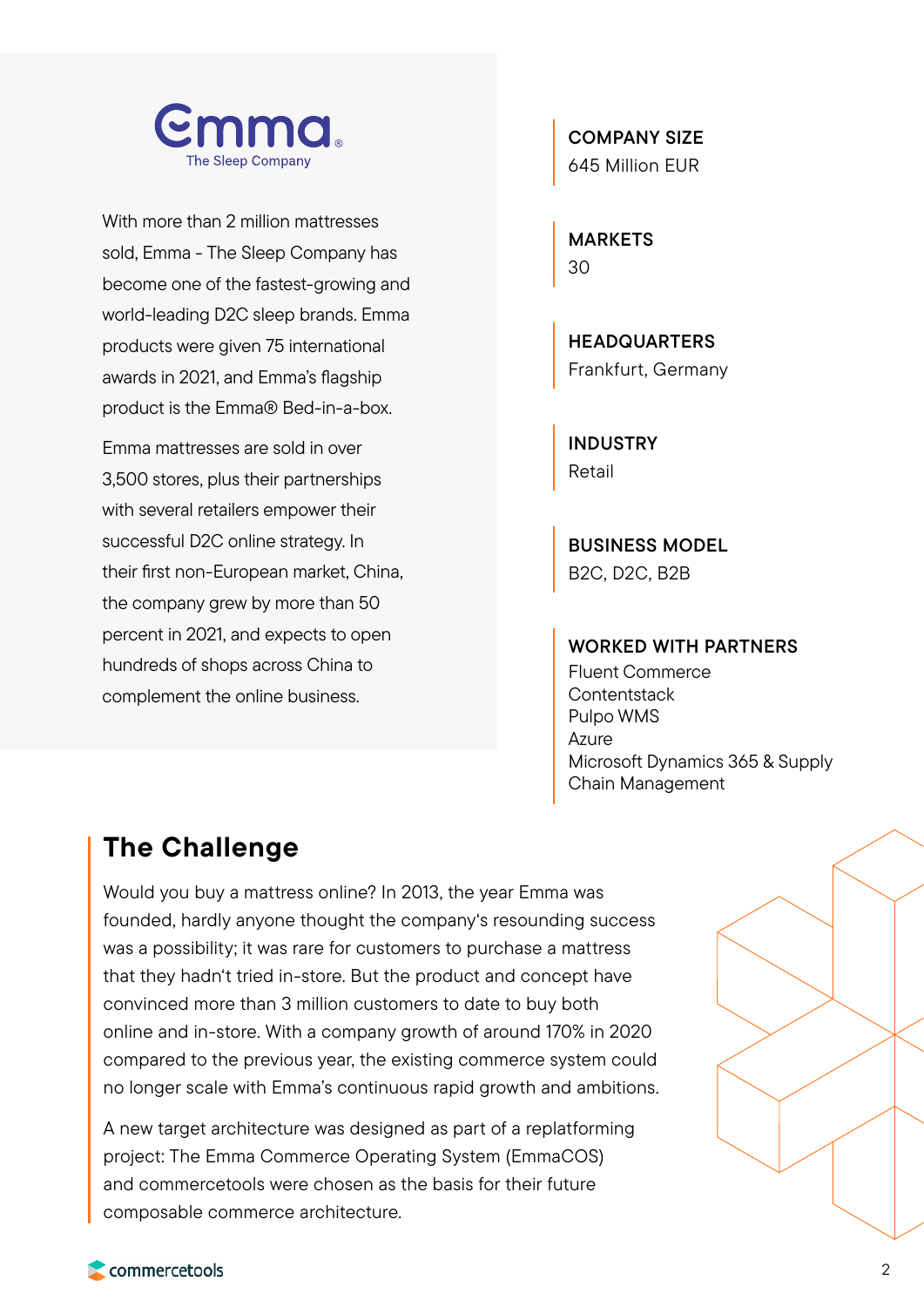# The Solution

Emma's new commerce ecosystem consists of best-of-breed solutions, including systems for order, content and warehouse management. These can all be combined in an agile and flexible way using commerce APIs. Other features include identity and access management, a product management system (PIM), order processing and a powerful promotions engine. The commercetools backend can be quickly and easily adapted to Emma's individual needs and, with its unique flexibility and scalability, offers the necessary space for their future company growth.

After only four months of development, the first market went live in August 2021: Emma Colchón Colombia. Gradually, the tech team is working to extend to all existing and future markets. In the meantime, Chile and Mexico have also gone live on the EmmaCOS.

"

commercetools is the first eCommerce solution that was designed to be headless and cloud-native from the start and that has excellent developer tooling at its disposal. We are pleased to have found the perfect partner for Emma's eCommerce platform of the future.

ANDREAS WESTENDÖRPF CTO, EMMA - THE SLEEP COMPANY



## Why it was a success

With commercetools, Emma can simultaneously grow their business in over 30 markets across a wide variety of channels. An enormous improvement and acceleration in the workflows were already observed during the introduction phase; due to the decoupling of the frontend and backend, decisions regarding the implementation of business functions are much less complicated. The teams can work on several topics at the same time and, thus, make rapid progress.